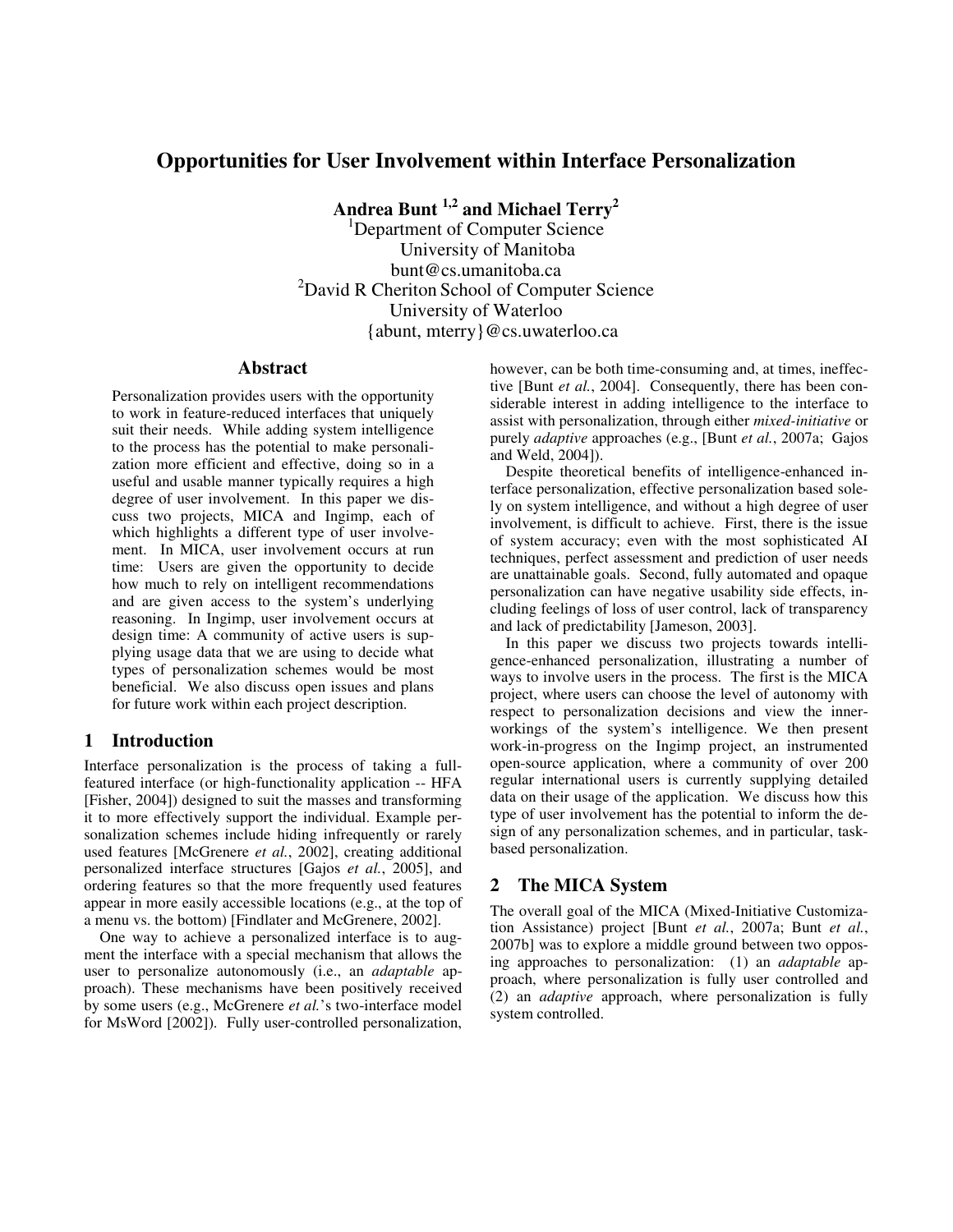

**Figure 1:** MICA's personalization interface for adding features to the user's Personal Interface. Users can add features by (1) selecting them from the menus and toolbars, where MICA's recommendations are highlighted with yellow squares, (2) selecting them from the list accessible through the "Show Add Recommendations" button, or (3) accepting all recommendations using the "Accept All" button. MICA's rationale component is accessible through the "More" button.

Figure 1 shows a screenshot of MICA's interface, which is currently implemented for MSWord 2003. Personalization within MICA relies on McGrenere *et al.*'s two-interface model [2002], where users can create and maintain a feature-reduced Personal Interface, with the Full Interface a button click away. When users choose to personalize, MICA dynamically generates recommendations, consisting of features to add to, or remove from, their Personal Interfaces.

Within MICA, we explored user involvement at two levels. The first was allowing the user to choose where on the adaptive/adaptable spectrum s/he wishes to reside. We also explored involving the user in MICA's strategy for generating intelligent personalization recommendations.

#### **2.1 Choosing the Level of Autonomy**

Prior work, such as that by McGrenere *et al.* [2002] and Jameson and Shwarzkopf [2002], has indicated that different users have different preferences with respect to usercontrolled versus system-controlled personalization. Therefore, we designed MICA's personalization interface to allow users to choose the extent they wished to follow system recommendations. By selecting features from the menus and toolbars, users can personalize almost completely autonomously (perhaps using system recommendations as a visual guide). Users can increase their reliance on system intelligence by picking and choosing from a list of recommendations. Finally, they can automatically accept all recommendations with a single button click.

Similar to prior research, qualitative feedback from our evaluations indicated that users did, in fact, have strong preferences in terms of their desired levels of autonomy. Therefore, giving users the choice of how to much to make use of system intelligence appears to be both a natural and promising direction for user involvement in intelligenceenhanced personalization.

While the above approach was favourably received by the users in our evaluations, we note that neither the purely adaptable approach nor the purely adaptive approach is currently available as an alternative within MICA's interface. In other words, intelligent recommendations are always present, and the interface never adapts without user input. Providing the user with choices along this full spectrum is a potential area of future work. We are also interested in exploring whether users' preferences along this spectrum change over time as familiarity with both personalization in general, and MICA's recommendations in particular, increases.

### **2.2 Access to and Involvement with System Rationale**

The second form of user involvement within MICA consists of involving the user in MICA's decision-making process. Currently this consists of providing information on MICA's rationale including information on why and how MICA makes recommendations, along with any relevant User Model assessments (see Figure 2). Providing a window into the system's underlying reasoning serves the purpose of increasing system transparency and predictability,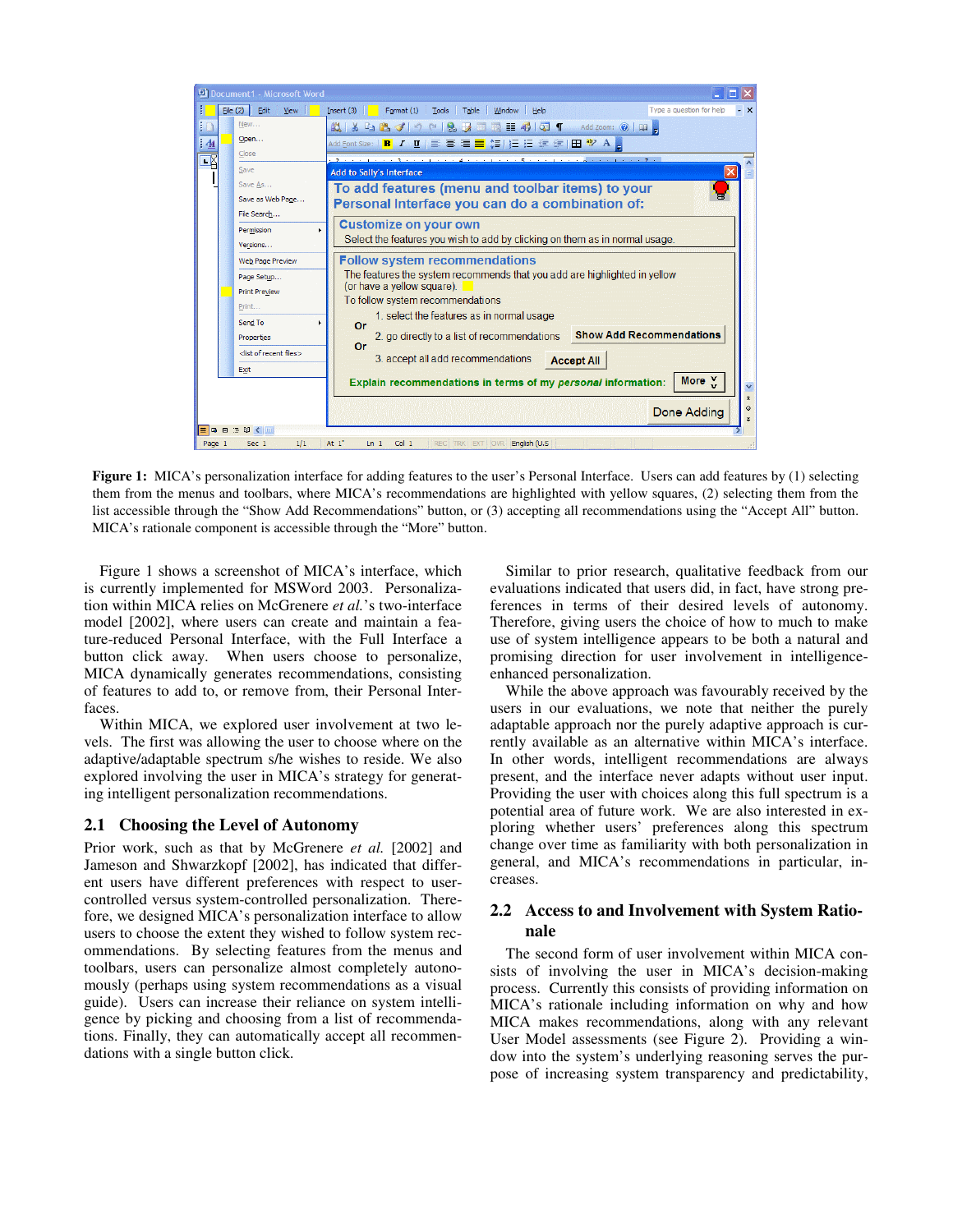|                                              | Explain recommendations in terms of my personal information:                                                       | Less |
|----------------------------------------------|--------------------------------------------------------------------------------------------------------------------|------|
|                                              | <b>Usage Frequencies</b>                                                                                           |      |
| <b>Why: Time Savings</b>                     | The system favours adding features that you are likely to use                                                      |      |
| <b>How: Recommendation</b><br><b>Factors</b> | most frequently. Your less-frequently-used features might<br>not be recommended.                                   |      |
| <b>Usage Frequencies</b>                     | To give you a sense of the system's assessment of your<br>usage, here are the Add recommendations listed from your |      |
| <b>Expertise</b>                             | highest to lowest expected usage:                                                                                  |      |
| <b>Interface Size</b>                        | <b>Feature Name</b>                                                                                                |      |
|                                              | Bold (Icon)                                                                                                        |      |
|                                              | Open                                                                                                               |      |
|                                              | <b>Print Preview</b>                                                                                               |      |
|                                              | Break                                                                                                              |      |
|                                              | Page Numbers                                                                                                       |      |
|                                              | Bullets and Numbering                                                                                              |      |

**Figure 2:** A portion of MICA's rationale, which describes why and how recommendations are generated. The portion shown here describes the Usage Frequencies factor (other factors include Expertise and Interface Size) and displays the system's User Model assessments for this factor. **Figure 3**: The Ingimp startup screen, where users can enter an

and also allows the users to make an informed decision as to the extent to which to follow recommendations. For example, if the user disagrees with any of the rationale or assessments, s/he could (and perhaps rightfully so) choose to personalize autonomously.

Our evaluations showed that for some users (but not all) this type of transparency is an important component to feelings of trust and predictability in the system. Further study, however, is required to understand the manner in which system accuracy impacts users' reliance on the rationale and the nature of their subsequent behaviour towards the system intelligence. For example, users might spend more time viewing the rationale when they receive recommendations that they feel are inappropriate. The number of recommendations that they then choose to follow might depend on the perceived accuracy of the recommendations.

While not currently implemented within MICA, a way to further increase user involvement in system decision making would be to make the rationale component more interactive, for example, by allowing the user to change parameters in the User Model. The hope is that this type of open interaction (also referred to as *scrutable* [Kay, 2006]) would lead to more accurate system assessments and consequently more accurate personalization recommendations. Designing and evaluating a modifiable rationale component is another planned avenue of future research.

### **3 Ingimp**

We now shift gears to discuss a project that is currently in its initial stages -- exploring personalization opportunities for an instrumented open source application known as Ingimp. Ingimp is an instrumented version of the open-source drawing application GNU Image Manipulation Program (GIMP) [Terry *et al.*, 2008]. As part of its instrumentation, Ingimp collects a large amount of data concerning users' interactions with the system, including the following: system characteristics (e.g., number of monitors); command usage; interface events; and document characteristics (e.g., number of layers in an image). Users are also given the



activity tag describing the task(s) they are about to perform.

opportunity to provide a description of their current tasks by inputting an activity tag (see Figure 3).

Currently Ingimp has been installed over 800 times, with over 5,000 log files collected in the 18 months since it was released. An original motivation of the project was to collect data that could help improve system usability. We are now exploring how we can use this large amount of data and high degree of user involvement to provide users with personalized interfaces.

While some initial proof-of-concept analysis was performed when designing MICA [Bunt *et al*., 2004], user involvement in MICA occurs primarily at run time, a classic and direct form of user involvement in an intelligent system. In contrast, Ingimp's user community is involved at design time. Specifically, we are using the wealth of data that they have provided (and continue to provide) to first understand the extent to which personalization would be beneficial and second to explore the feasibility and suitability of different personalization schemes. In our opinion, this type of feasibility analysis, and/or proof-of-concept exploration is far too often missing in the intelligent interaction community, with researchers eager to explore new AI techniques (or novel applications of existing ones) without first carefully and thoroughly examining user needs.

Our use of the data for these purposes is still in the early stages of analysis. Therefore, our intent for the remainder of this section is to give a sense of what types of analysis could be beneficial and what other user involvement might be appropriate as work in this area progresses. We conclude the section by discussing how others in the community can access the data.

### **3.1 Potential for Personalization**

Our first goal was to understand whether Ingimp users could potentially benefit from personalized interfaces. Therefore, we began our analysis by exploring the degree to which users are making use of the available features or commands within the interface (of which there are several hundred). Using one-month's worth of data, for 194 users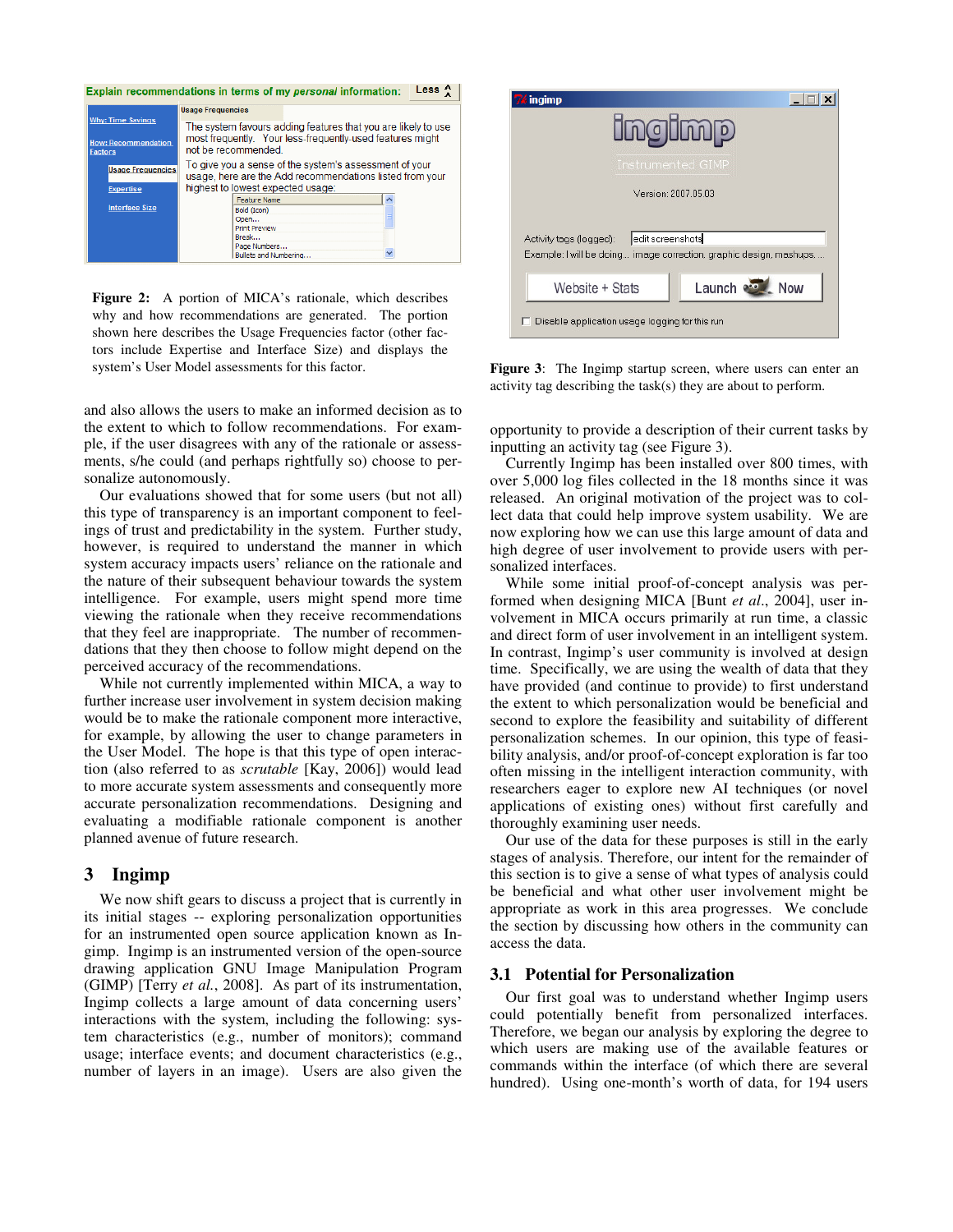

**Figure 4:** The percentage of Ingimp users who used each of the top 20 most popular commands.

who used at least one command during that time period, we found that, on average 14.6 commands were used, ranging from 1 to 149 (stdev: 19.2).

We next looked at the degree of overlap between our users' command sets. A total of 326 different commands were used during the one-month period being studied. Figure 4 shows the percentage of people that used each of the most popular 20 commands in terms of number of users who invoked them (as opposed to the number of total invocations). Apart from Undo, which was used by 75% of users, even the most popular commands were used by less than 50% of users. Further analysis showed that there were 208 commands used by 5 users or fewer. In other words, our users' command vocabularies are fairly distinct.

Combining the above two analyses, we see that a) Ingimp's interface is much larger than these users need and b) it would be difficult to design a feature-reduced interface that would suit all users. Consequently personalization would likely be beneficial for these users.

#### **3.2 Feasibility of Task-Based Personalization**

Most personalization schemes, including the type supported by MICA, assume that the user will have only one personalized interface that will gradually evolve to suit his/her needs. An alternative is to have more of a taskbased approach, where the nature of the personalized interface changes based on the current task. We are currently analyzing the data to explore the feasibility of this latter alternative.

We have discovered that even how to find support for task-based personalization within the data is not trivial in that it is not immediately obvious which types of analyzes are appropriate. Consequently, we will likely have to examine the data from several different angles. First, we are interested in examining both the extent to which command usage changes for a given user from session to session. We are also looking for sets of features that tend to cluster together across users. Finally, we are interested in analyzing the extent to which the user-supplied tags correspond to meaningful command clusters.

While clustering the data according to activity tags sounds particularly appealing, unfortunately, not all users supplied meaningful tags when starting a new session, which might be at least partially due to the fact that the benefit in doing so is not necessarily apparent at the present time. If we are able to find enough initial support for taskbased personalization from the current data, our hope is that once this type of personalization scheme is made available to the community, the amount of user involvement along these lines would increase. In particular, we hope that for both personal benefit and to benefit the community at large, users will be willing to take the time to carefully label their tasks. Given the culture of the open source community and the fact that these users have already indicated willingness to help the community by sharing their usage data, there is reason to be optimistic that this type of involvement might be possible. With a single-user, commercial application such as MSWord (i.e., MICA's current domain), such user involvement would be far less likely.

#### **3.3 StatsJam**

The data collected through the Ingimp project is available not only for our experimentation, but in keeping with spirit of the open-source application, the data is also openly accessible through a web-based SQL query interface known as Stats Jam [Stats Jam, 2009]. Apart from the data collected as part of the OWL project, which examined MSWord usage for users within a single organization [Linton and Schaefer, 2000], this type of usage data has rarely been